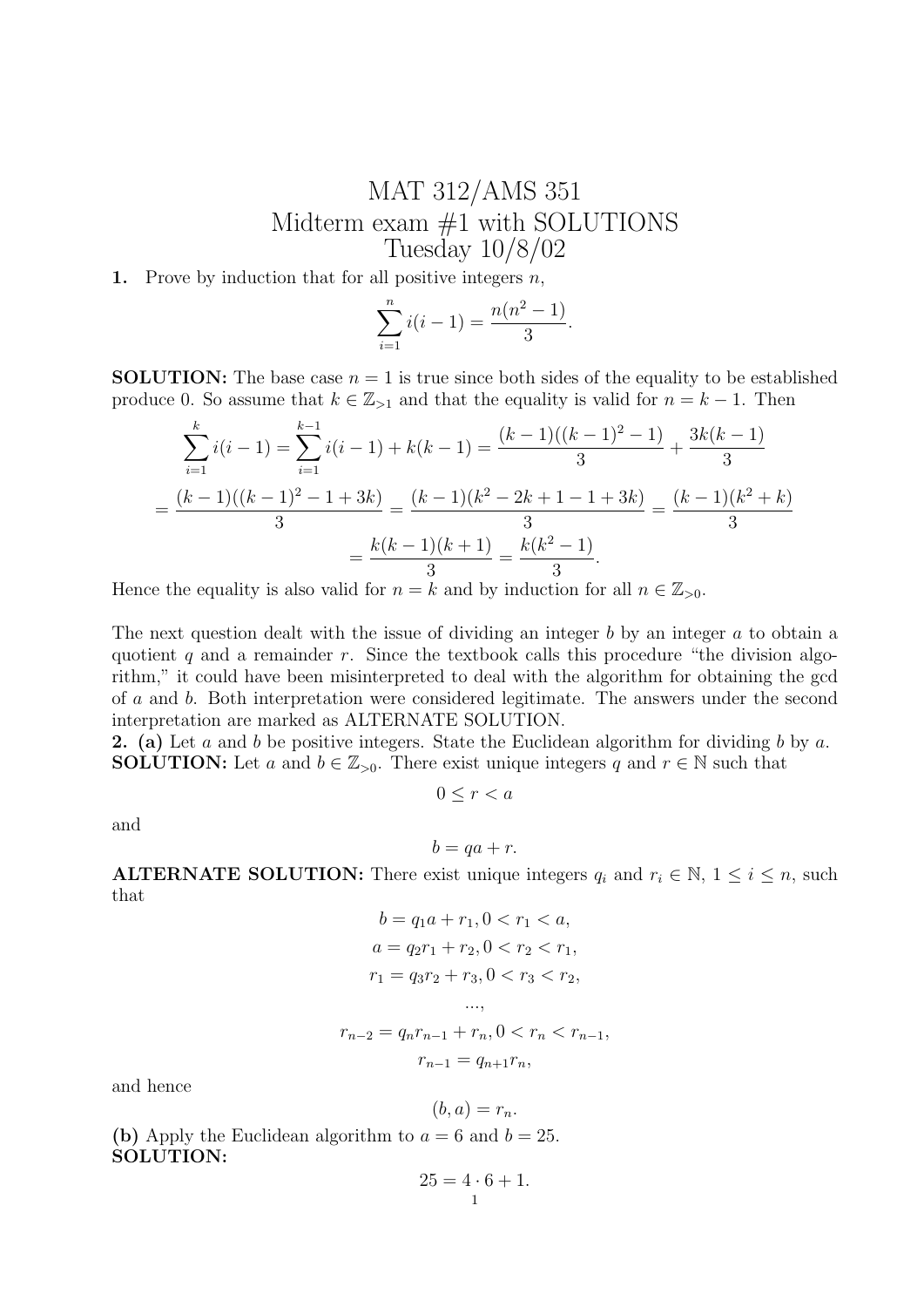## ALTERNATE SOLUTION:

$$
25 = 4 \cdot 6 + 1,
$$

$$
6 = 6 \cdot 1,
$$

and hence

$$
(25,6) = 1.
$$

(c) Apply the Euclidean algorithm to  $a = -6$  and  $b = -25$ . SOLUTION:

$$
-25 = 5 \cdot (-6) + 5.
$$

ALTERNATE SOLUTION:

$$
-25 = 5 \cdot (-6) + 5
$$
  

$$
-6 = -2 \cdot 5 + 4
$$
  

$$
5 = 1 \cdot 4 + 1
$$
  

$$
4 = 4 \cdot 1
$$

and hence

$$
(-25, -6) = 1.
$$

3. This problem involves arithmetic modulo 16. All answers should only involve expressions of the form  $[a]_{16}$ , with a an integer and  $0 \le a < 16$ . (a) Compute  $[4]_{16} + [15]_{16}$ . SOLUTION:

$$
[4]_{16} + [15]_{16} = [4]_{16} + [-1]_{16} = [3]_{16}.
$$

(**b**) Compute  $[4]_{16}[15]_{16}$ . SOLUTION:

$$
[4]_{16}[15]_{16} = [4]_{16}[-1]_{16} = [-4]_{16} = [12]_{16}.
$$

(c) Compute  $[15]_{16}^{-1}$ . SOLUTION:

$$
[15]_{16}^{-1} = [-1]_{16}^{-1} = [-1]_{16} = [15]_{16}.
$$

(d) List the units in  $\mathbb{Z}_{16}$ . SOLUTION:

$$
\{[1]_{16}, [3]_{16}, [5]_{16}, [7]_{16}, [9]_{16}, [11]_{16}, [13]_{16}, [15]_{16}\}.
$$

(e) List the zero-divisors in  $\mathbb{Z}_{16}$ . SOLUTION:

 $\{[2]_{16}, [4]_{16}, [6]_{16}, [8]_{16}, [10]_{16}, [12]_{16}, [14]_{16}\}.$ 

4. In this problem you will use the Chinese remainder theorem (CRT) to solve for all integers x that satisfy

$$
2x \equiv 4 \mod 8,
$$
  

$$
6x \equiv 18 \mod 30
$$

and

$$
3x \equiv 12 \mod 21.
$$

(a) Transform each of the above equations to equivalent equations of the form

 $x \equiv a \mod m$ .